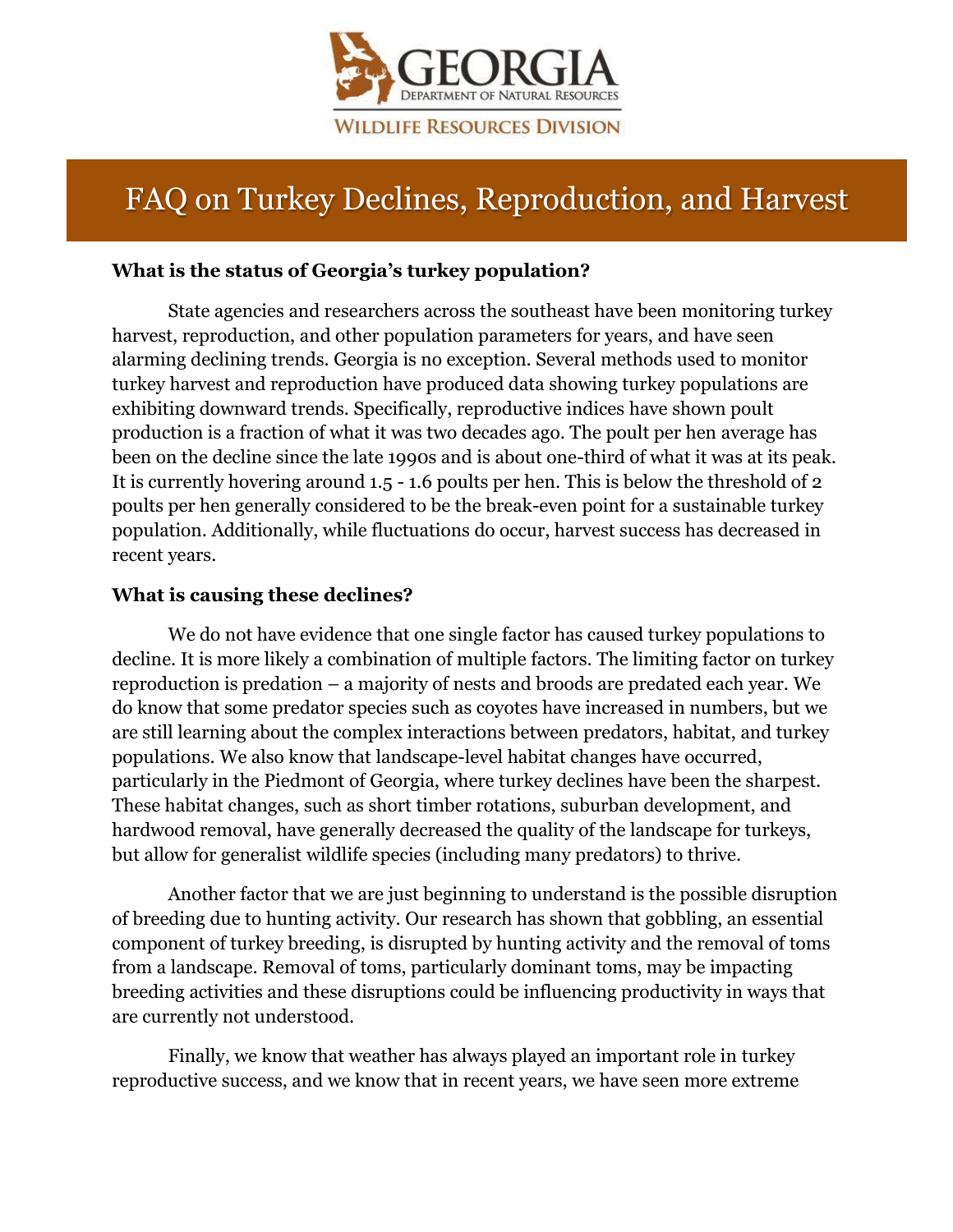weather fluctuations that can stress a turkey population – wet springs are wetter, droughts are longer and drier, etc.

Together, these stressors are likely the reason many local populations have suffered. Also, the variation of these factors across the landscape causes variation in the turkey population density. Some pockets of the state have good turkey numbers, which impacts hunters' support for regulatory changes and efforts to improve turkey populations.

#### **What is the Wildlife Resources Division doing to reverse these declines?**

The Wildlife Resources Division (WRD) is actively working to conserve and improve turkey habitat throughout the state on both public and private lands through timber harvest, prescribed burning, and other habitat projects on WMAs. Each year, WRD partners with the National Wild Turkey Federation and other partners on habitat improvement projects throughout the state, as well as on acquisitions of new properties. We also engage private landowners through the Private Lands Program, where biologists assist landowners with habitat improvements for many species, including wild turkeys.

We know quality habitat is vital to sustaining turkey populations, but most turkeys and turkey habitat in Georgia are on private lands where WRD has no land management control. If we want to improve turkey reproduction, we must look at other ways to manage the population sustainably, such as setting harvest regulations based on the best available science and adjusting them if needed.

## **If habitat and predation are the main causes for decline, why are we considering changes to hunting regulations?**

There is not one specific driver for turkey population declines. It is most likely a combination of multiple factors that have stressed populations, including the disruption of breeding season in heavily hunted populations. It is impossible to control many of these factors such as habitat and predation at a scale that will be meaningful statewide, but we can set hunting regulations that are biologically appropriate and aimed at keeping harvest at sustainable levels.

#### **What are the pros and cons of different regulation frameworks?**

Some regulation changes, such as decreasing the season bag limit, would likely lower mortality in males and retain more birds in the population. A daily bag limit could lower harvest mortality and reduce disturbance from hunters, which may improve breeding.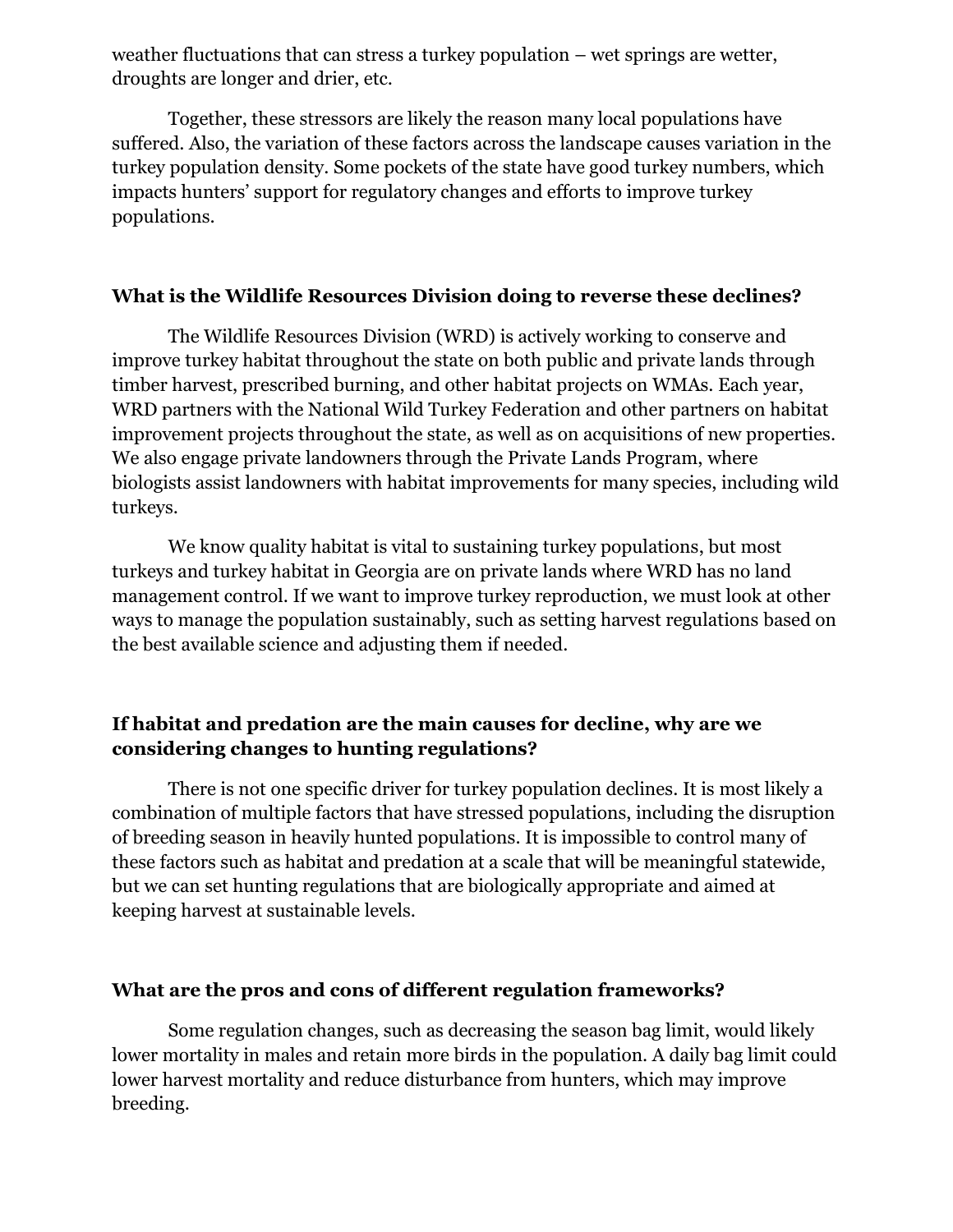Other regulation frameworks may not only affect harvest mortality but could improve poult production through improved breeding success. A regulation framework that moves the season timing back, or that limits harvest to one bird per hunter in the early part of the season, would allow breeding to continue undisturbed through peak breeding and egg laying, which may improve reproduction. Peak incubation in Georgia is April 10, which means that a majority of breeding is occurring during the first two to three weeks of the season. This coincides with the majority of turkey harvest in Georgia – 55-65% of total harvest occurs prior to April 10, which likely impacts breeding success.

## **I see plenty of toms strutting and gobbling before the season starts. Why would we want to move the season later?**

Toms engage in behaviors typically associated with breeding such as strutting, gobbling, and drumming well before actual breeding with females occurs. Male turkeys have a complex hierarchy that is established before breeding begins, so they will develop their pecking order through these behaviors and other interactions among their social group. In Georgia, these activities occur as early as January and February, and continue into March.

After the hierarchy is established, breeding with hens and the intense competition that occurs begins in March and continues while hens are laying their eggs. Hens lay one egg daily leading up to incubation and continue to breed during this period. The disruption caused by hunting activity during this critical period has potential to negatively impact breeding and subsequent nesting.

Thanks to improved GPS tracking technology, recent research projects have been able to pinpoint the start of incubation with much improved accuracy over previous techniques. In Georgia, the peak start of incubation is April 10, with little difference between North and South Georgia.

## **We have been hunting turkeys early in their breeding season for decades. What has changed?**

If the population is healthy, then it can sustain harvest throughout the breeding season, particularly if hens are producing more than enough poults to replace themselves and the harvested males. In recent years, this has not been the case. The landscape of Georgia has changed, particularly in the Piedmont, where turkey declines have been the sharpest. Habitat has become more suitable for predators and it is easier for them to destroy turkey nests. Additionally, WRD restocked turkeys in areas across the state, leading to an "explosion" of reproduction in many areas of good habitat. These restocking efforts ceased about 20 years ago. Now most states, including Georgia, must better understand these declines before we can determine if restocking would be beneficial and successful.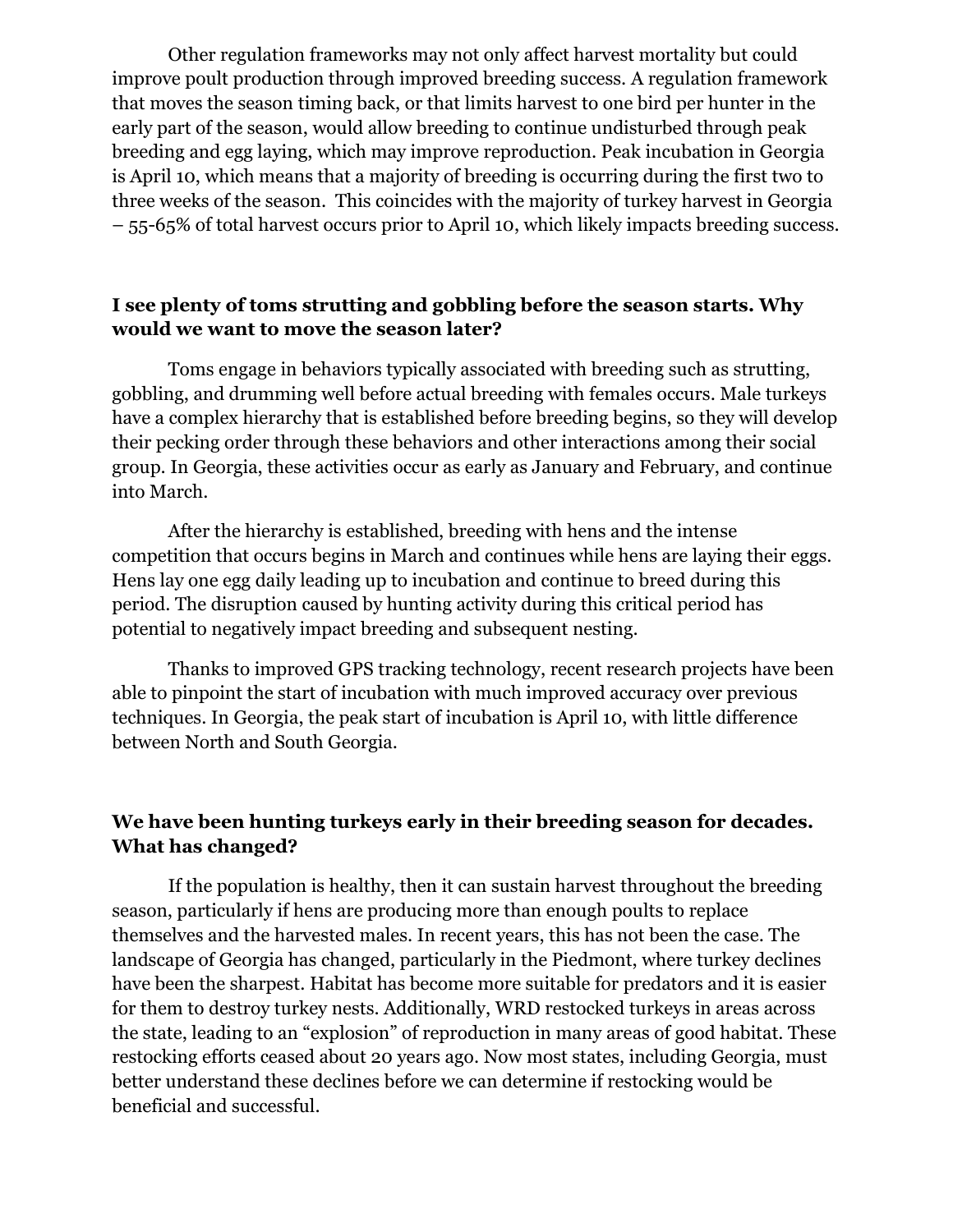## **Why doesn't WRD resume restocking turkeys in areas with low populations?**

When southeastern states were restoring wild turkey populations, most of these states looked very different from today. Much of Georgia had excellent turkey habitat but no birds, while other parts of the state had pockets of land with high turkey numbers. WRD staff were able to move turkeys from these areas with high populations into areas of good habitat and they thrived. Habitat conditions were very different from today due to changes in forestry practices and human development. Additionally, there are still many questions about causes for turkey population declines. Currently, it is not in the best interest of the resource to relocate turkeys to new areas of the state.

## **What did the research on Cedar Creek and B.F. Grant Wildlife Management Areas tell us?**

Researchers at the University of Georgia, with support from the Wildlife Resources Division, have been studying turkeys on these two sites since 2017. This study has provided a wealth of data regarding female nesting ecology, space use and habitat selection, brood ecology, male harvest rates and gobbling chronology, and more. Additionally, GPS transmitter technology has provided us with precise nesting timelines. In Georgia, the median date of onset of incubation (when hens are sitting on nests) is April 10. We have learned hens will mate with multiple dominant males up until the last egg is laid. So, the period leading up to April 10 is important for breeding as competition is fierce for the fittest gobblers to breed the laying hen.

One recent key update is the research publication assessing turkey gobbling chronology and what drives gobbling behavior. Researchers assessed what impacts gobbling, and found that breeding behavior in hens, as well as hunting activity, are two major drivers of gobbling. We know that hunting, whether through removal of vocal gobblers or disturbing birds in the woods, has a negative effect on gobbling activity. This effect is strong enough that removal of 4 birds per 2400 acres (approximately one bird per square mile) is enough to cause gobbling to cease on a site. This is similar to data shown through other studies in the Southeast in which gobbling activity on hunted areas was greatly reduced after hunting season started, but the same reduction did not occur on non-hunted areas over the same time period.

This project is currently slated to continue for at least 6 more years and will continue to give insight into wild turkey breeding and nesting ecology as well as the indirect impacts of hunting. It will also explore new objectives, such as parentage and relatedness among clutches and turkey social groups across the landscape.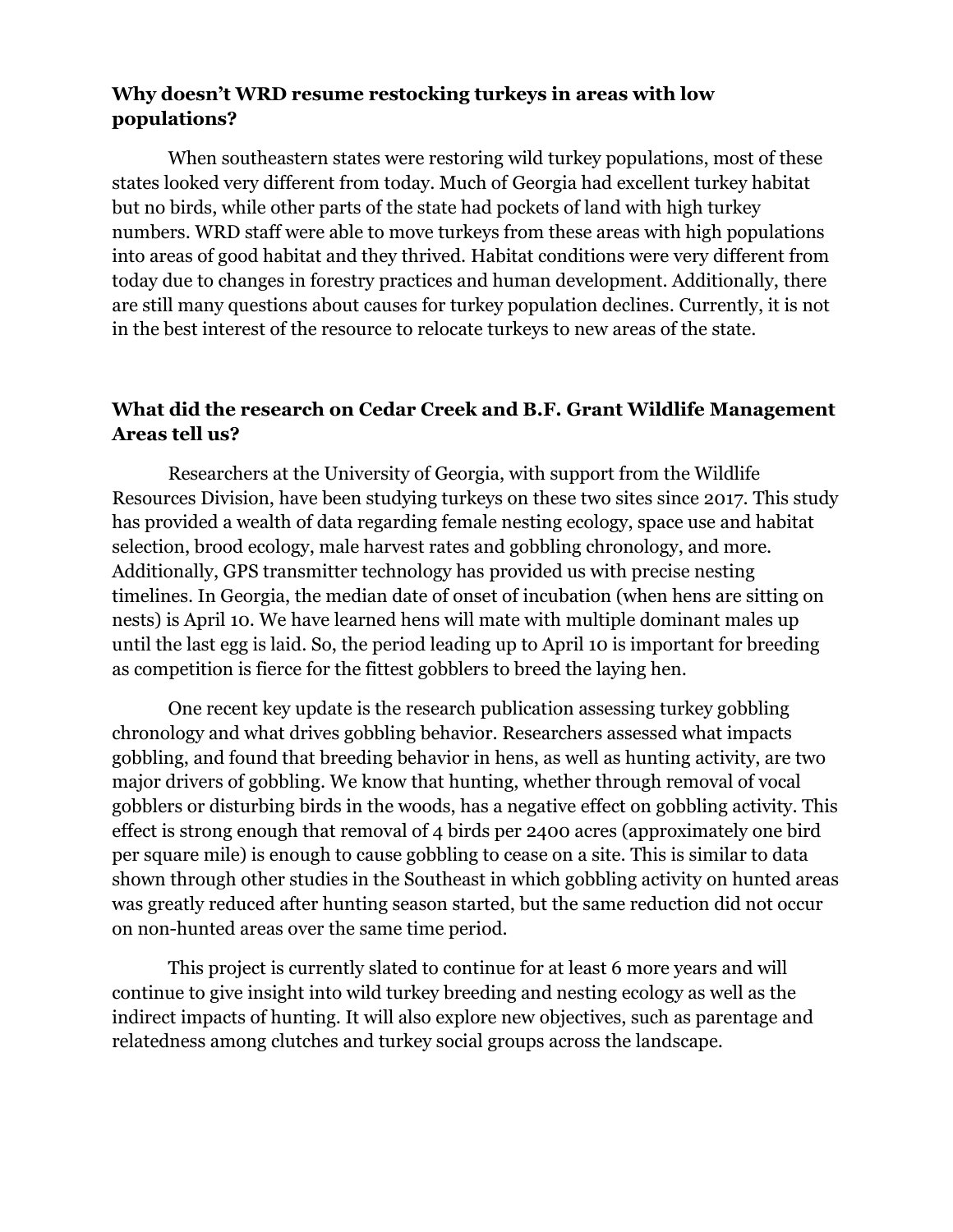#### **What predators kill the most turkeys?**

A wide variety of predators consume turkeys during different life stages. Important nest and poult predators include raccoons, rat snakes, and other mammals such as opossums, foxes, coyotes, and bobcats. Major predators of adult turkeys include bobcats, coyotes, and great-horned owls. For gobblers, hunters are the main cause of death on an annual basis.

#### **Why don't we have a bounty on coyotes or other predators?**

Many states have tried and ultimately abandoned bounty systems for coyotes. These states did not find any evidence that bounties improved game species populations, or even that they decreased coyote populations. Many of the coyotes submitted for bounty collection were going to be killed anyway. The money offered is seldom enough to motivate new hunting and trapping efforts on a scale that could make a difference. These programs also prove to be very expensive, costing state agencies hundreds of thousands of dollars that could be spent on more effective management techniques such as habitat improvement.

## **Has spreading chicken litter caused turkey declines?**

In short, we do not have evidence that using chicken litter as fertilizer in pastures directly affects turkey populations. However, theoretically, chicken litter may be able to transmit a parasite that is lethal to turkeys, *Histomonas meleagridis*. This parasite causes blackhead disease, which is almost always fatal to turkeys, but does not cause significant disease in chickens.

Chickens commonly carry a cecal worm, *Heterakis gallinarum*. This worm carries the *Histomonas* parasite, which can live for long periods of time in the worm and its eggs. When chickens defecate, they shed the eggs of the cecal worm, which are picked up by turkeys, or earthworms which are then eaten by turkeys. In a laboratory setting, turkeys that were housed in chicken litter were susceptible to blackhead disease, but we do not have direct evidence that this occurs in the wild.

Chicken litter that is composted, or that comes from broilers, is not as high risk for containing *Histomonas* because the short life span of a broiler does not allow enough time for the completion of the full life cycle of the cecal worm. Chicken litter from breeders, particularly if it is not composted, is at higher risk of containing the parasite.

While we have had occasional cases of blackhead disease in the southeast, we do not have direct evidence that these cases were from the spreading of chicken litter as fertilizer. We also do not have evidence that turkey population declines are a result of blackhead disease. Typically, when a disease affects wildlife at the population level,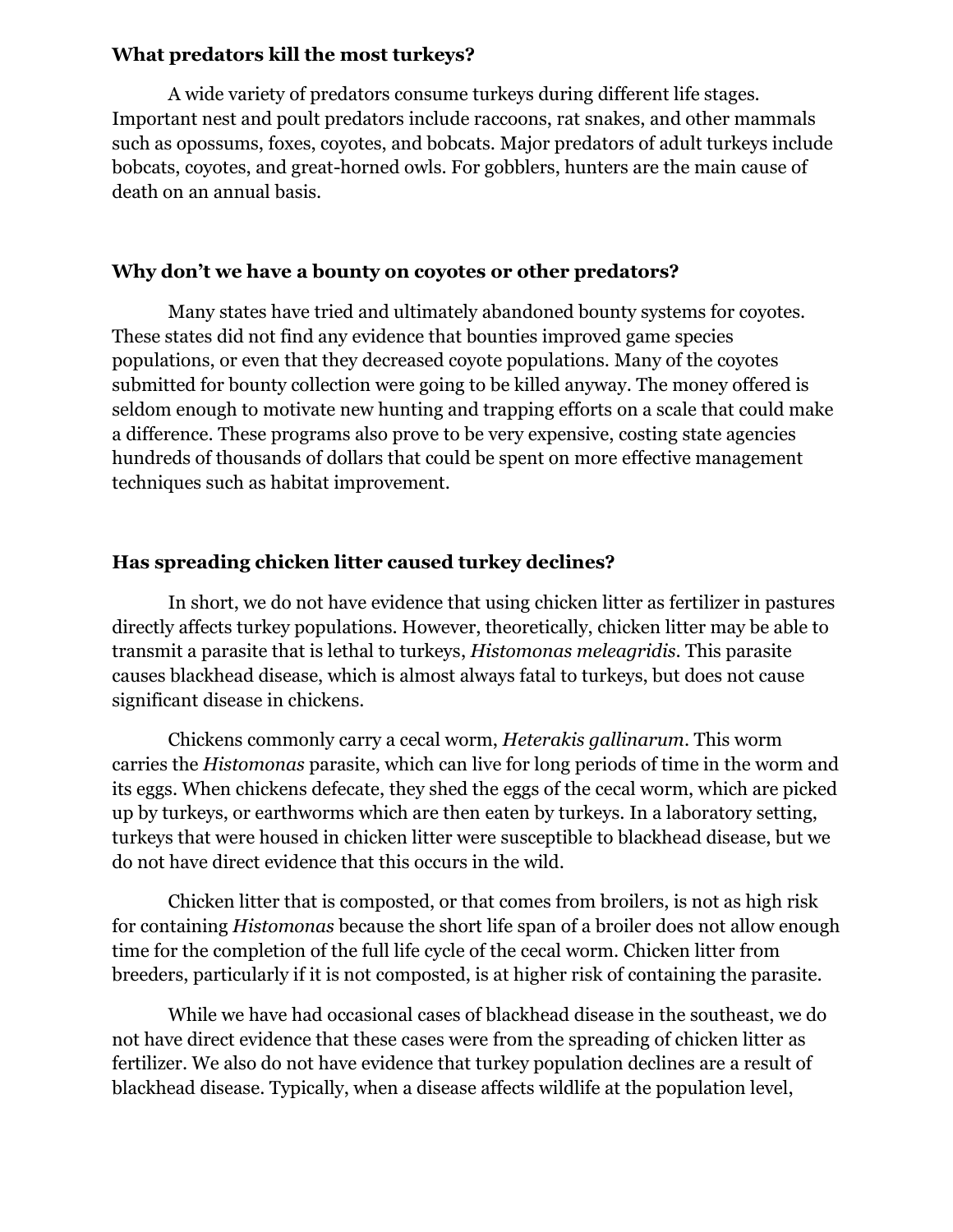evidence in the form of sick or dead animals exists on the landscape. This has not been the case with turkeys and blackhead disease and researchers do not believe that this is a major factor in turkey population declines.

## *Q&A on Proposed Regulations*

## **Why aren't you delaying the season start on private land to the second Saturday in April?**

Many of our public lands, particularly WMAs and National Forest land, experience higher harvest pressure than private lands resulting in a greater disturbance during early breeding season. It is biologically appropriate for us to move the season opener further back on public land with the goal of improving reproductive output on our WMAs.

In 2020, privately owned forestlands experienced an average of one hunter every 563 acres, while public lands experienced an average one hunter every 121 acres. Harvest on private lands averaged one bird harvested every 1600 acres, while on public lands it averaged one bird every 914 acres.

Given these differences in hunting pressure on public and private land, we hope that, along with the additional proposed bag limit changes, a one-week season adjustment on private lands will improve poult production.

# **Why are you giving private land hunters more opportunity than public land hunters?**

We acknowledge the loss of opportunity, particularly for public land hunters. WRD is mandated to set regulations that are biologically sound, and within that framework, we strive to maximize hunter opportunity. As noted previously, hunting pressure and harvest are higher on public lands. Given the increased pressure during breeding season, the biologically sound regulation framework is an opening date as close as possible to the April 10 peak in nest incubation.

## **Why are you reducing the daily bag limit to one bird?**

A daily bag limit is expected to reduce the total harvest by about 850 birds (the 5 year average for 2nd or 3rd bird harvested on the same day). In addition to reducing harvest pressure on a flock, a daily bag limit will increase the proportion of gobblers retained in the population the following year.